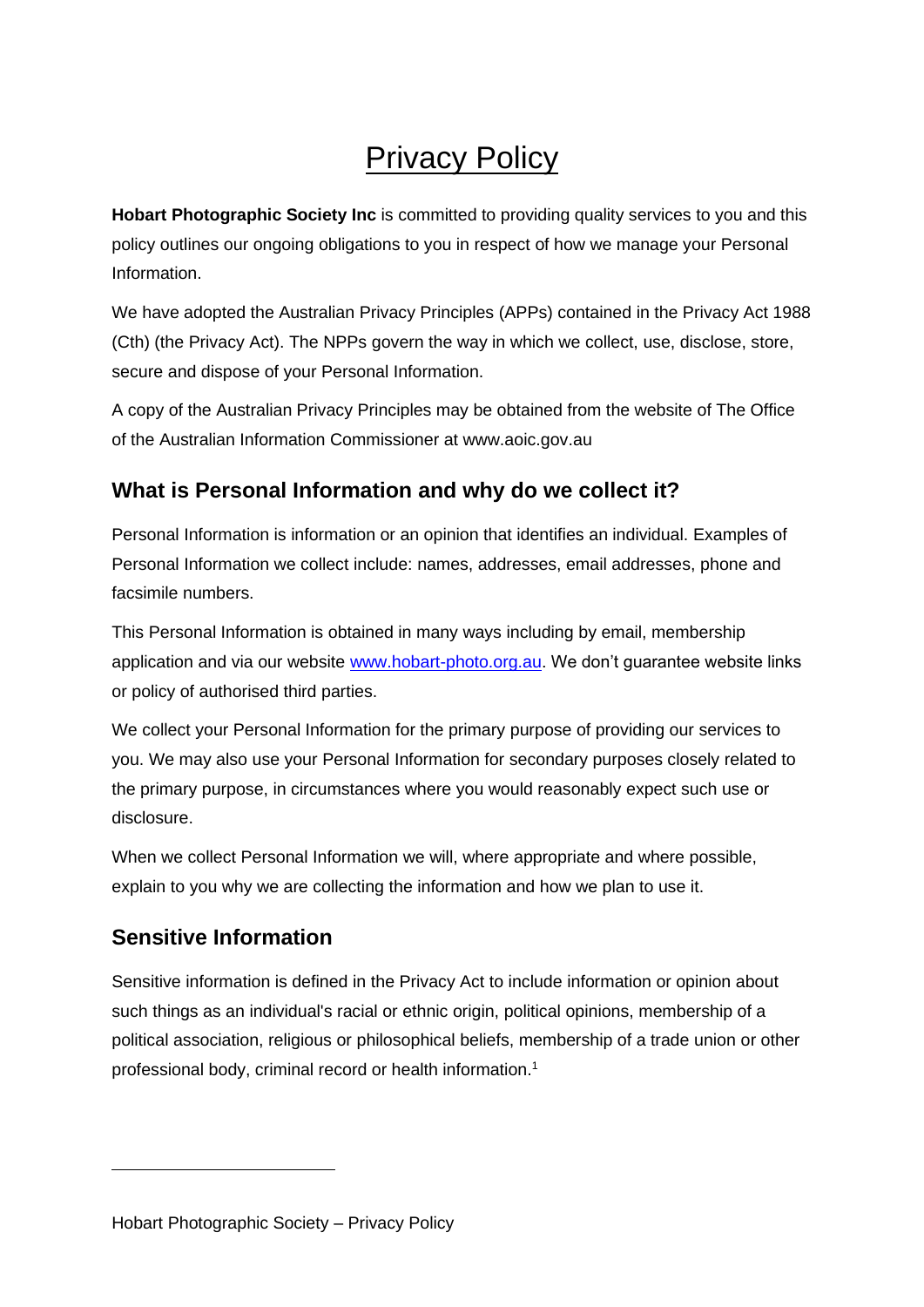Sensitive information will be used by us only:

- For the primary purpose for which it was obtained
- For a secondary purpose that is directly related to the primary purpose
- With your consent; or where required or authorised by law.

#### **Third Parties**

Where reasonable and practicable to do so, we will collect your Personal Information only from you. However, in some circumstances we may be provided with information by third parties. In such a case we will take reasonable steps to ensure that you are made aware of the information provided to us by the third party.

#### **Disclosure of Personal Information**

Your Personal Information may be disclosed in a number of circumstances including the following:

- Third parties where you consent to the use or disclosure; and
- Where required or authorised by law.

#### **Security of Personal Information**

Your Personal Information is stored in a manner that reasonably protects it from misuse and loss and from unauthorized access, modification or disclosure.

When your Personal Information is no longer needed for the purpose for which it was obtained, we will take reasonable steps to destroy or permanently de-identify your Personal Information. However, most of the Personal Information is or will be stored in client files which will be kept by us for a minimum of 7 years.

#### **Access to your Personal Information**

You may access the Personal Information we hold about you and to update and/or correct it, subject to certain exceptions. If you wish to access your Personal Information, please contact us in writing.

\_\_\_\_\_\_\_\_\_\_\_\_\_\_\_\_\_\_\_\_\_\_\_